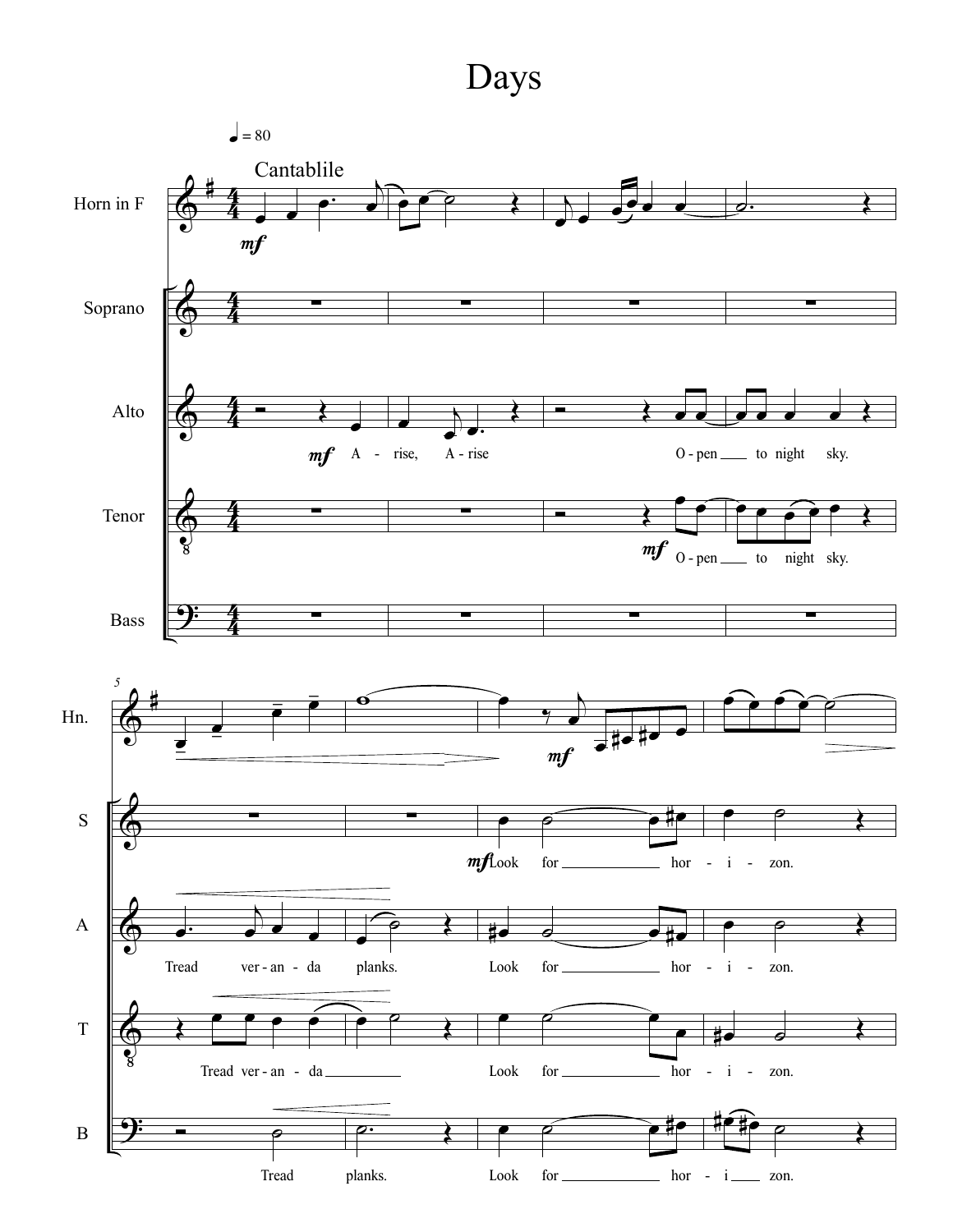

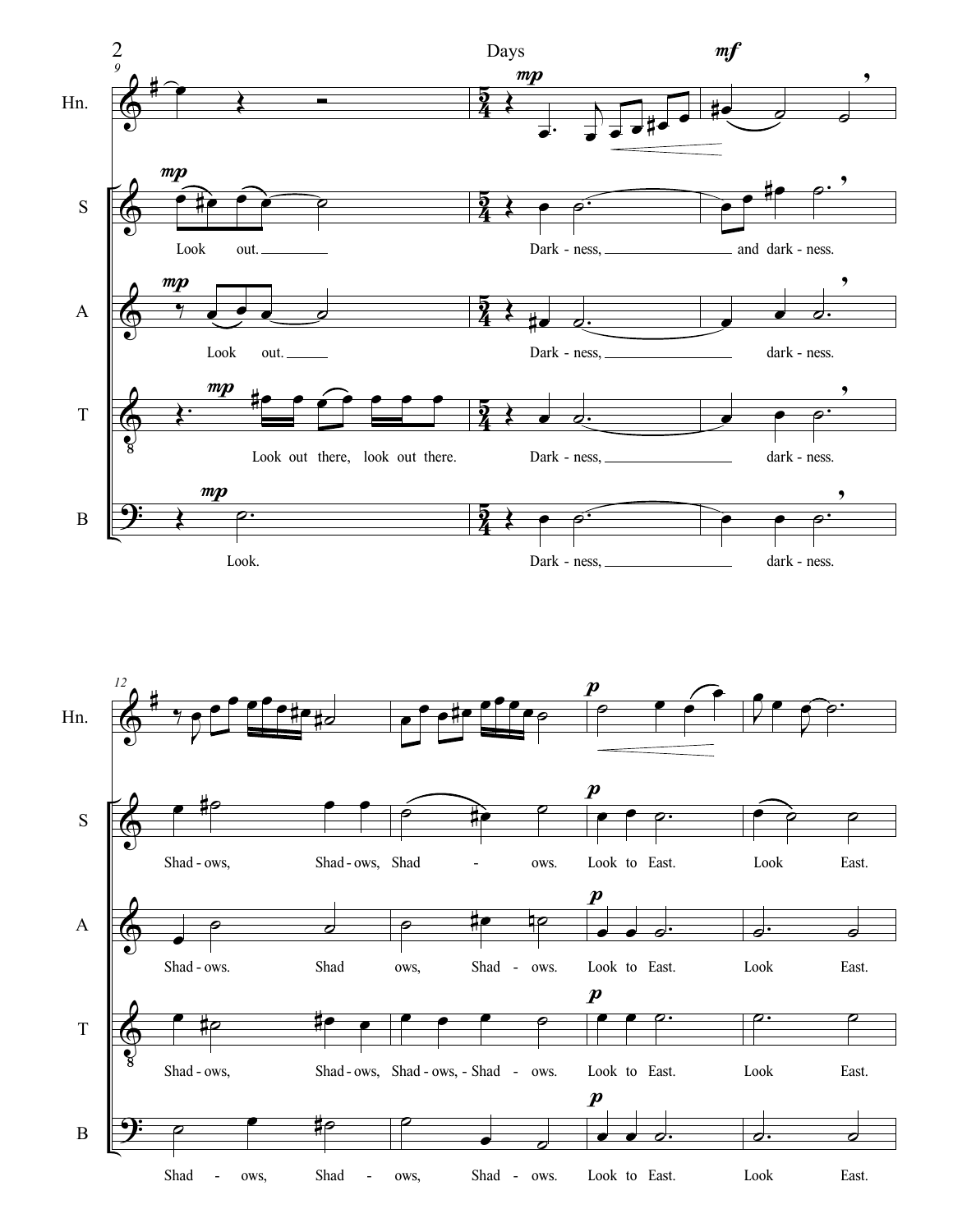

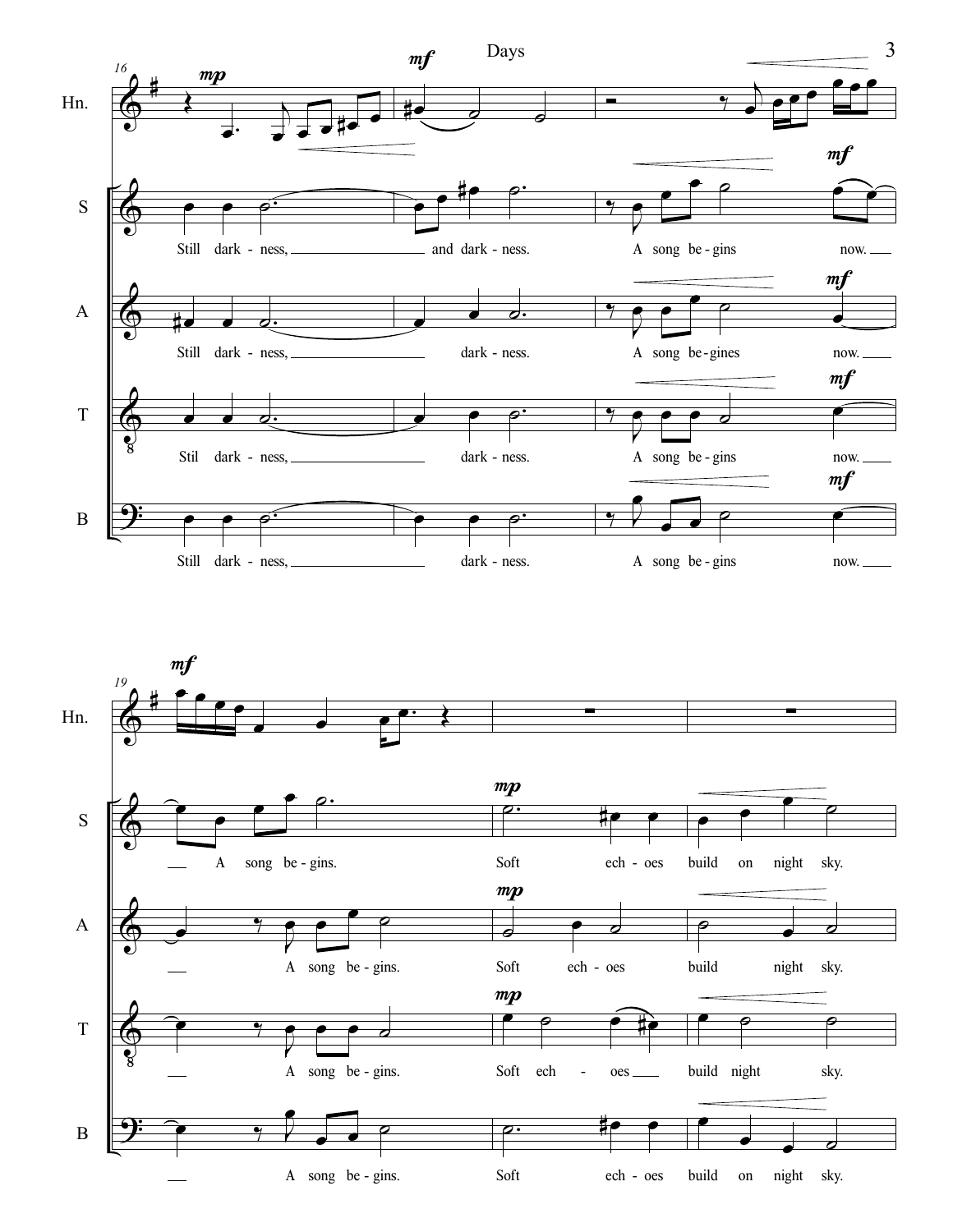

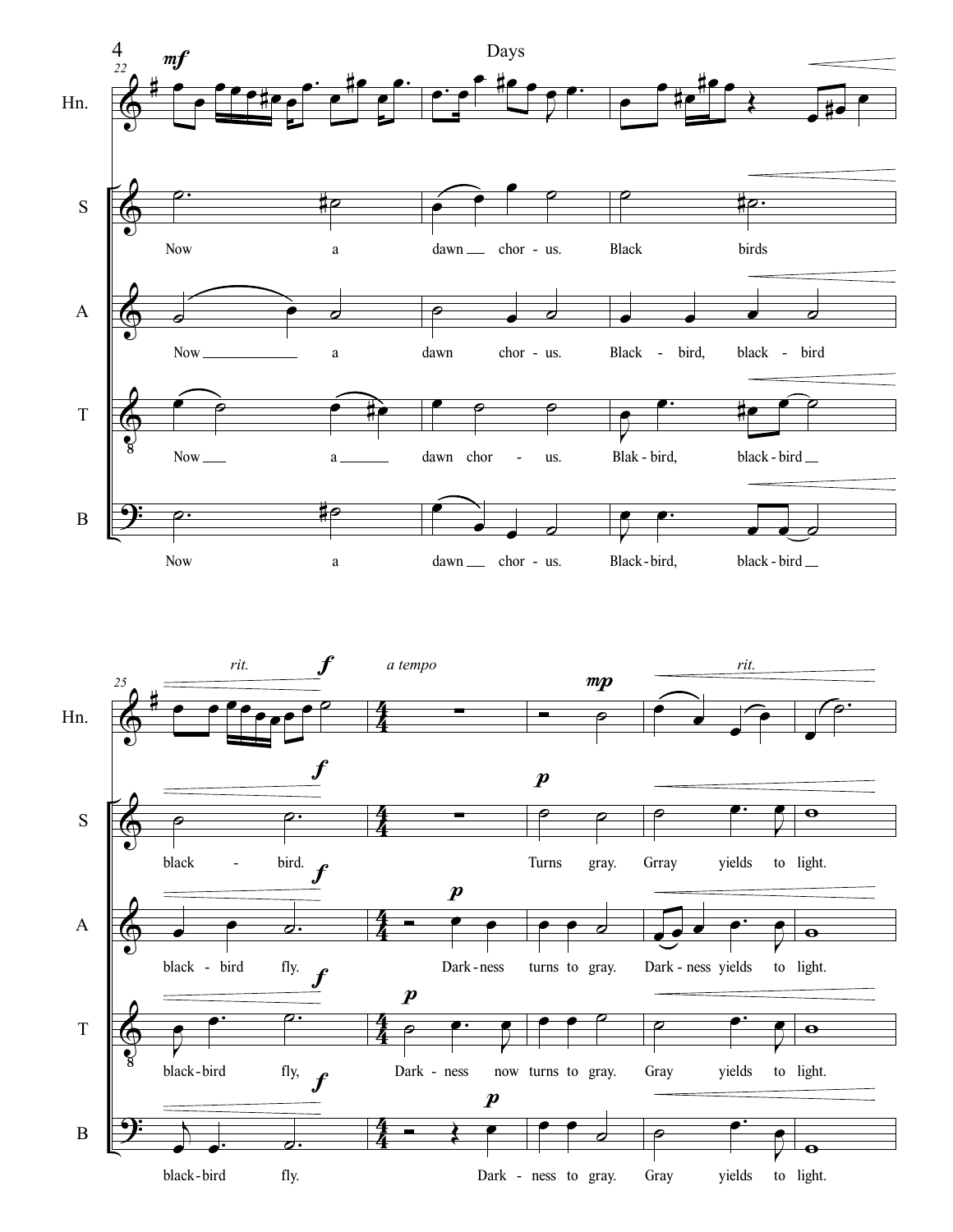



A bove. -

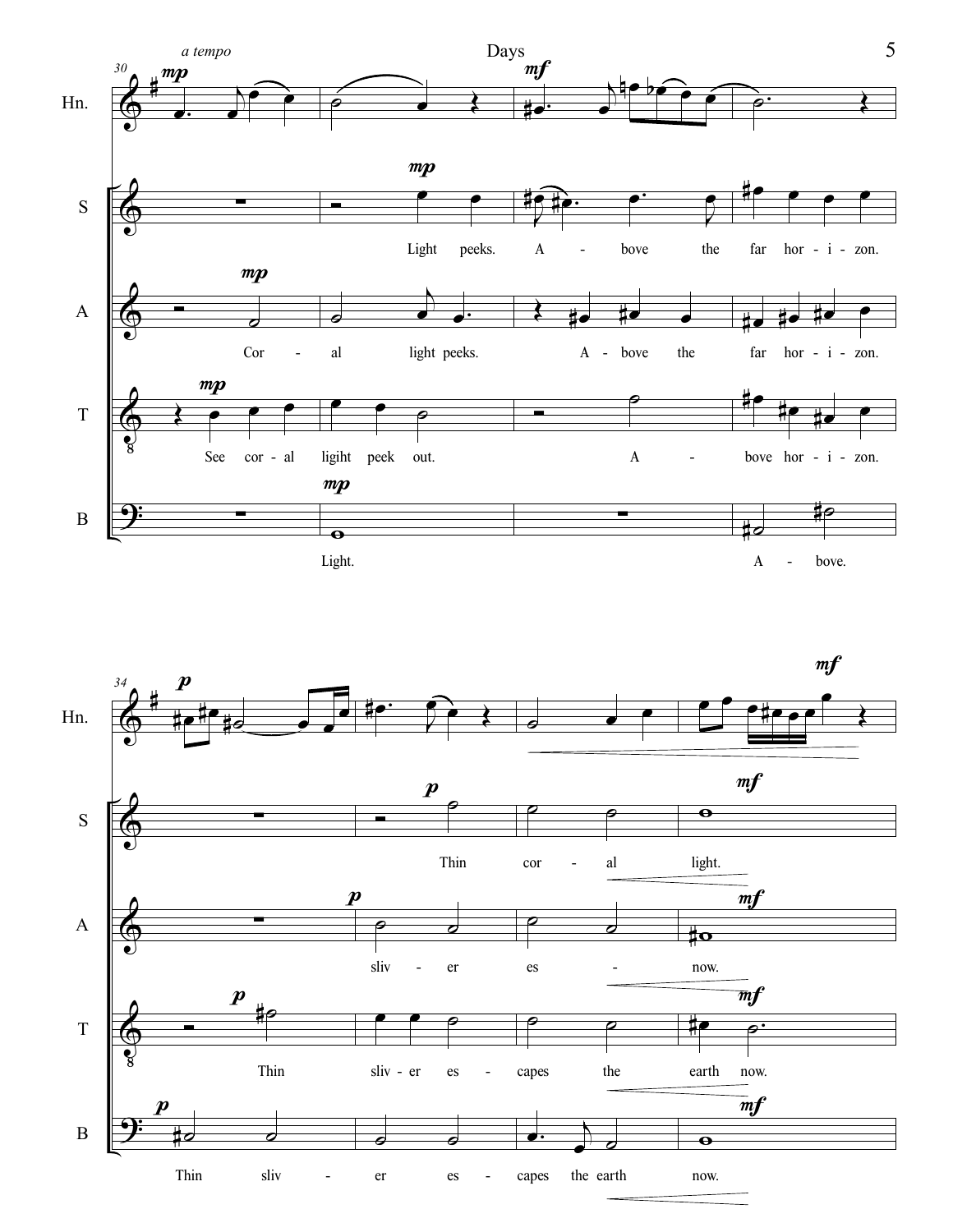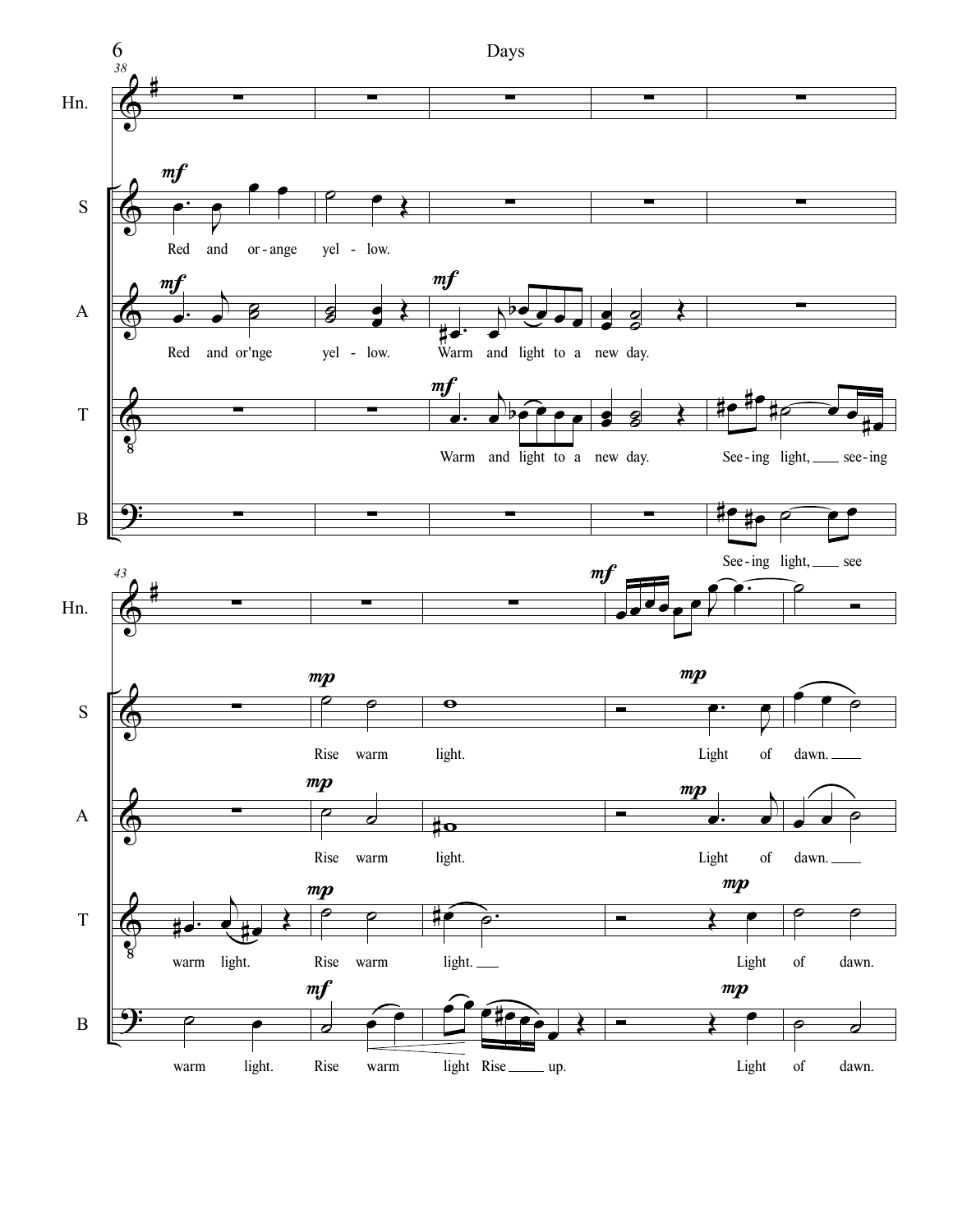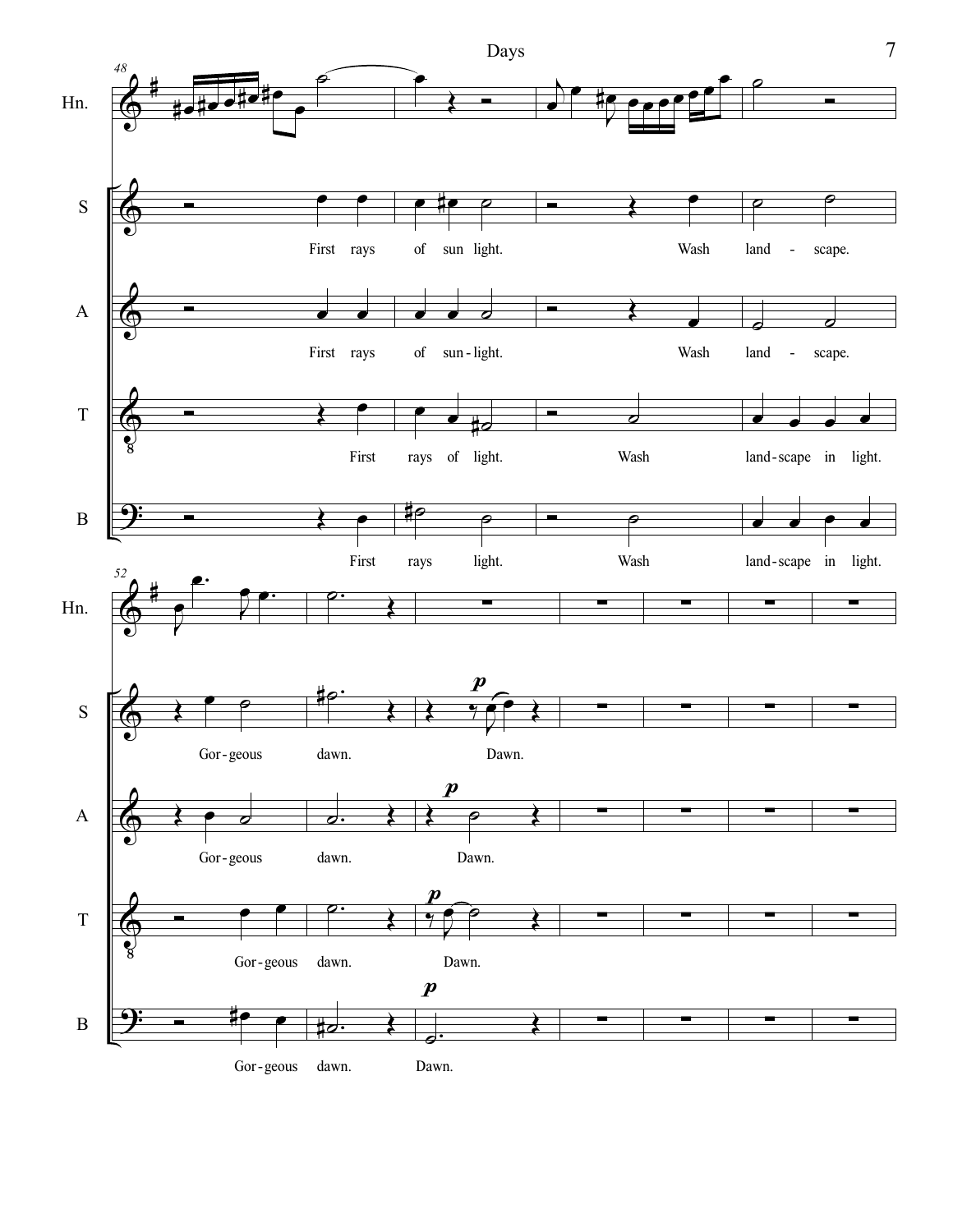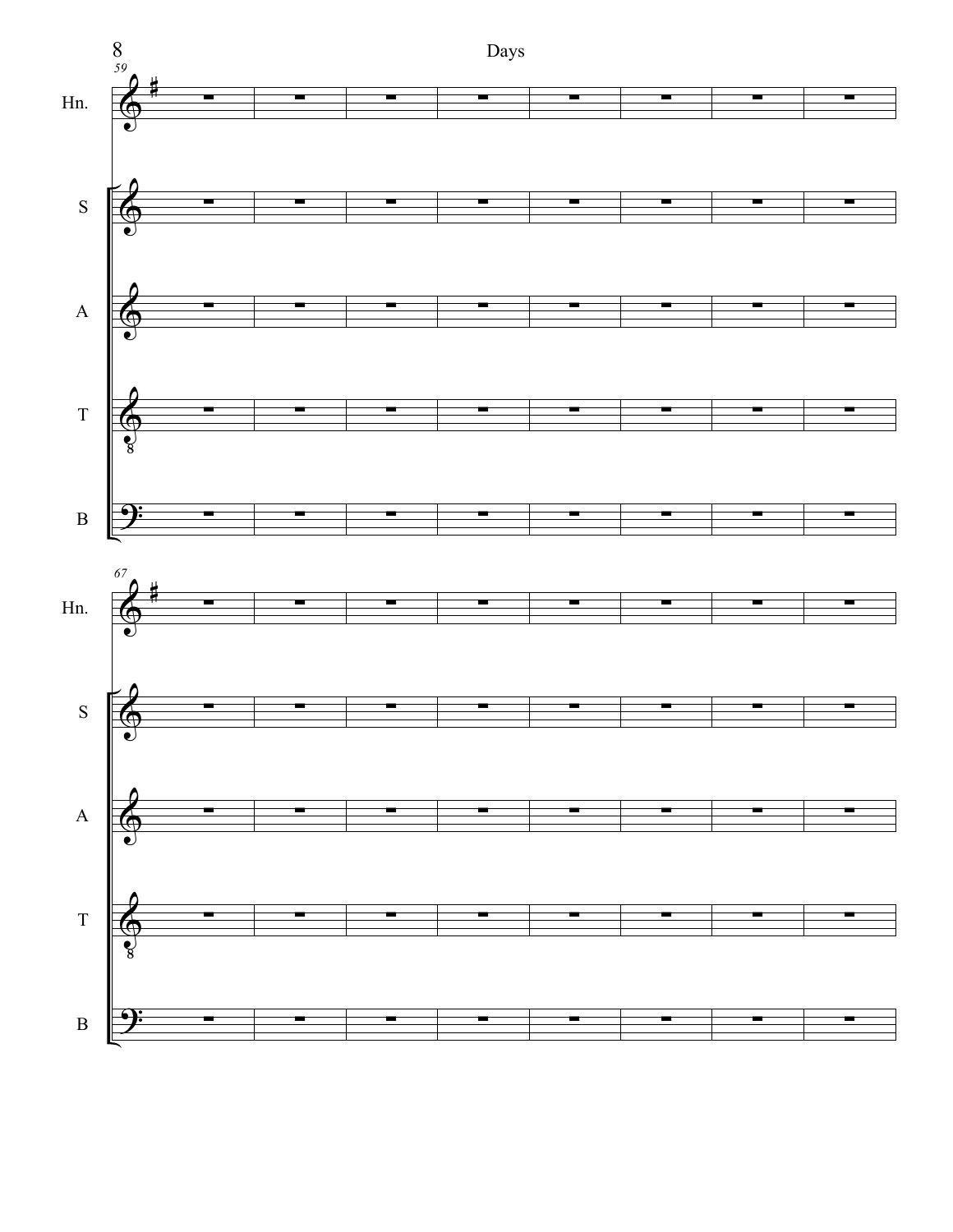

Days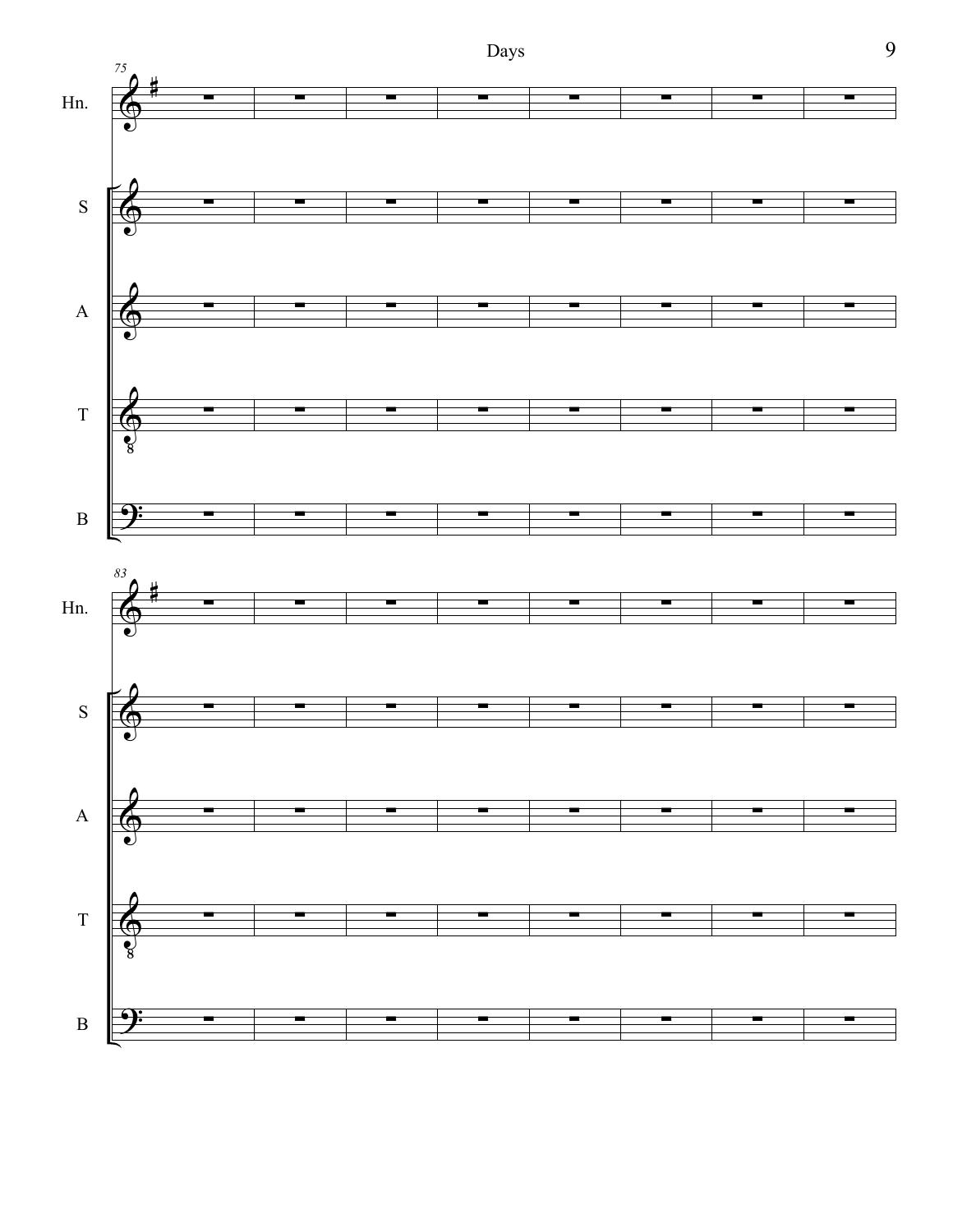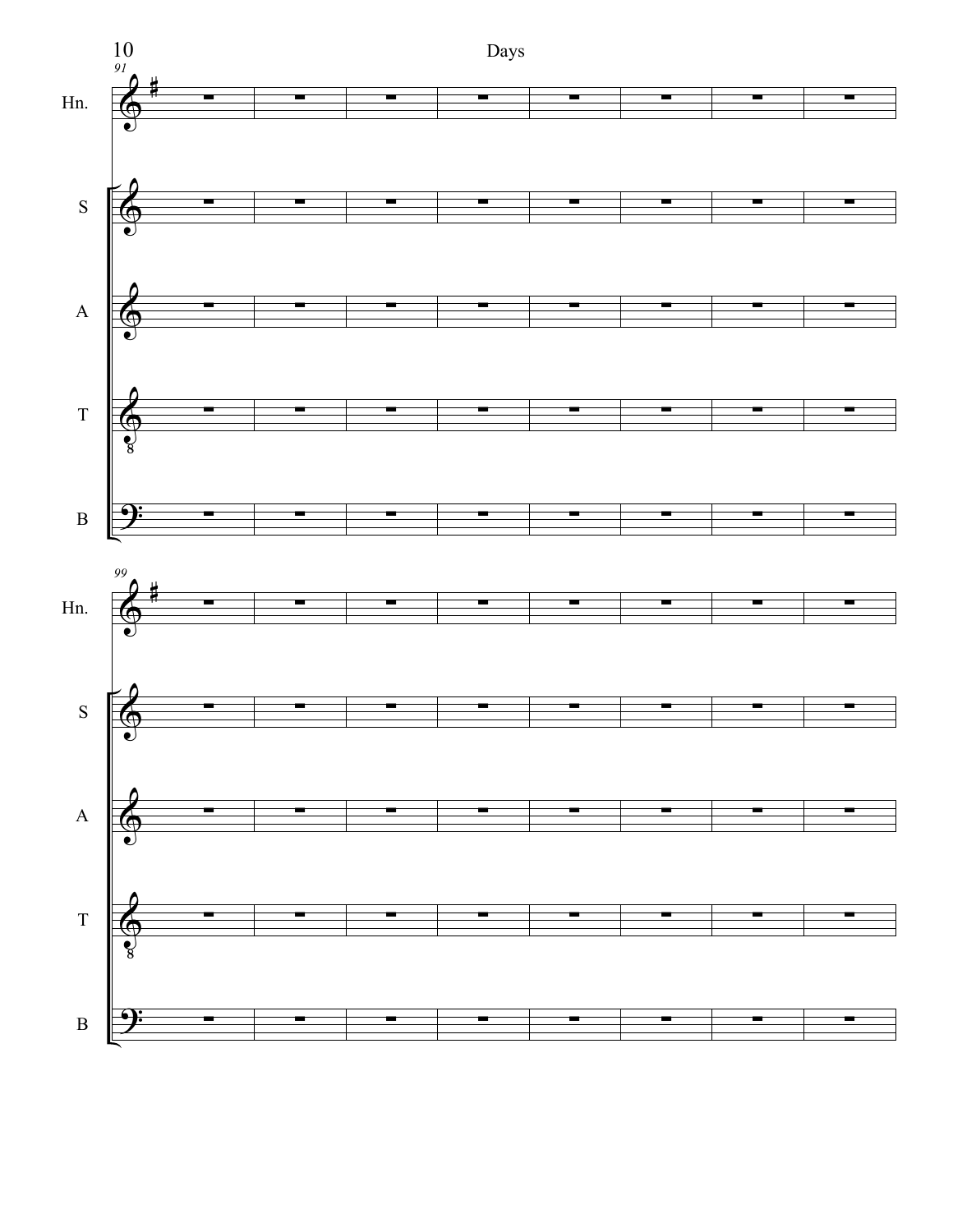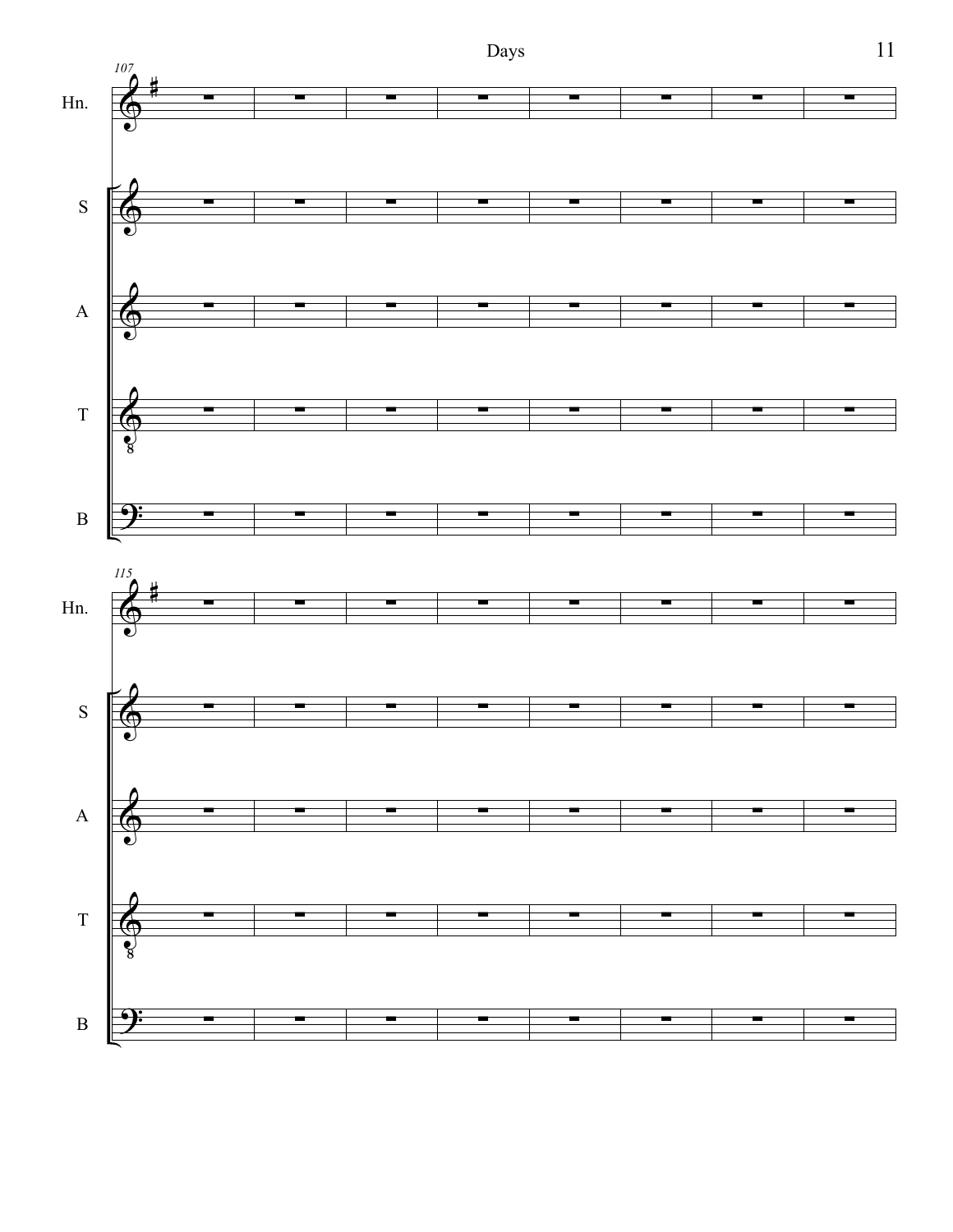